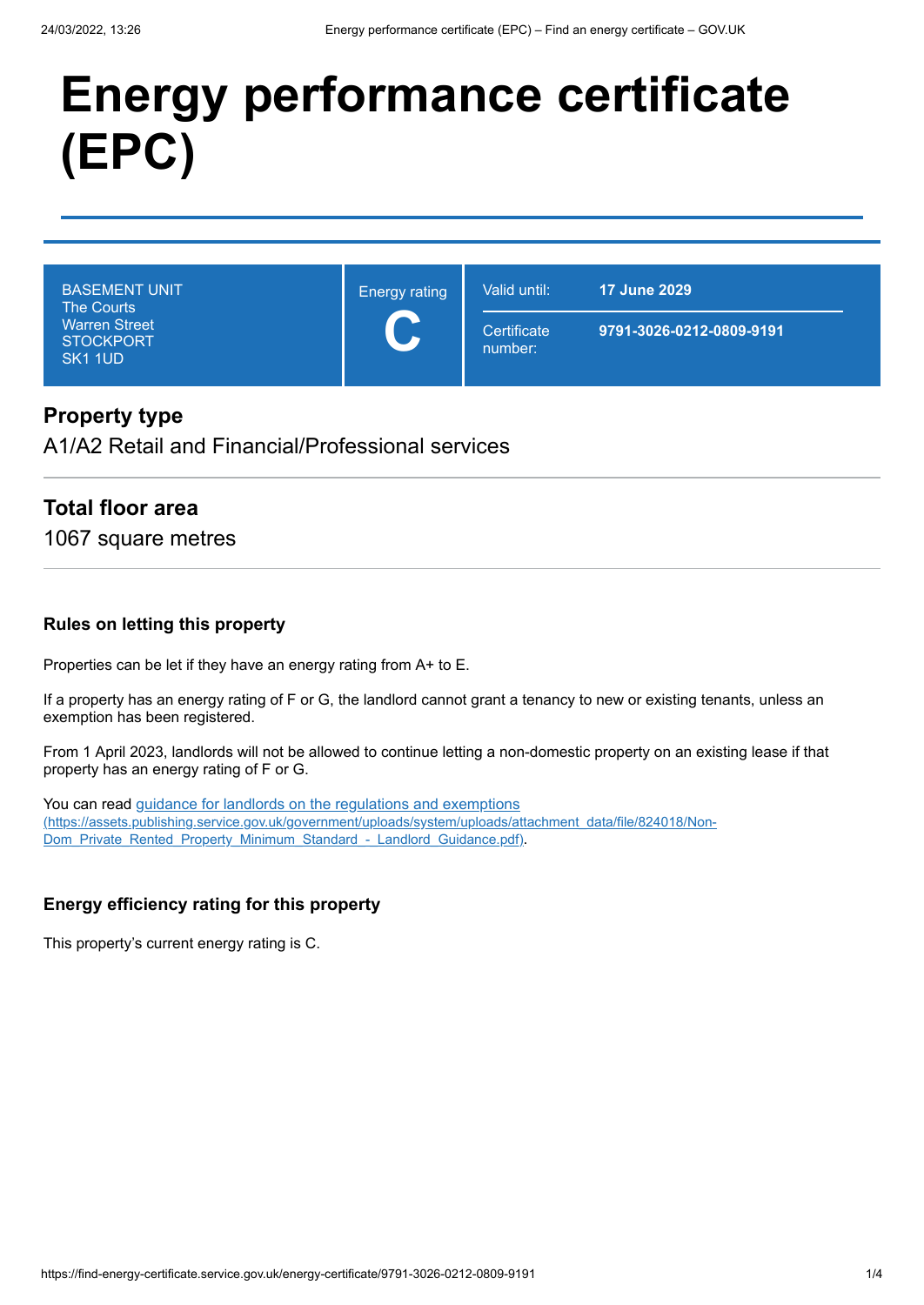

Properties are given a rating from A+ (most efficient) to G (least efficient).

Properties are also given a score. The larger the number, the more carbon dioxide (CO2) your property is likely to emit.

#### **How this property compares to others**

Properties similar to this one could have ratings:

## **If newly built**

# **If typical of the existing stock**

**Breakdown of this property's energy performance**

**Main heating fuel** Grid Supplied Electricity

# **Building environment**

Air Conditioning

34 | B

100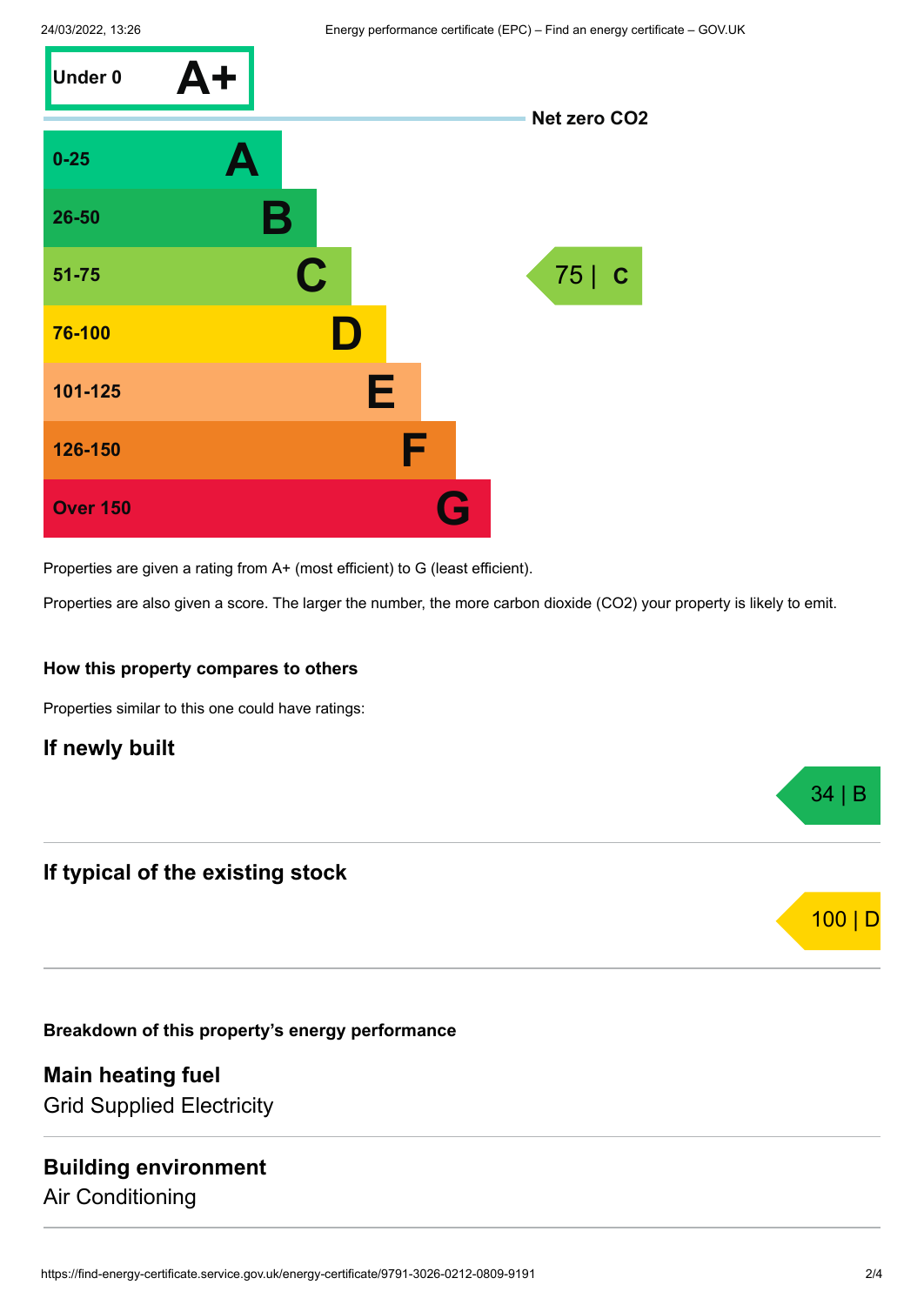# **Assessment level**

3

# **Building emission rate (kgCO2/m2 per year)**

66.34

**Primary energy use (kWh/m2 per year)**

392

What is primary energy use?

#### **Recommendation report**

Guidance on improving the energy performance of this property can be found in the recommendation report [\(/energy-certificate/0979-0841-9229-1296-1002\)](https://find-energy-certificate.service.gov.uk/energy-certificate/0979-0841-9229-1296-1002).

#### **Contacting the assessor and accreditation scheme**

This EPC was created by a qualified energy assessor.

If you are unhappy about your property's energy assessment or certificate, you can complain to the assessor directly.

If you are still unhappy after contacting the assessor, you should contact the assessor's accreditation scheme.

Accreditation schemes are appointed by the government to ensure that assessors are qualified to carry out EPC assessments.

# **Assessor contact details**

#### **Assessor's name**

Paul Hannay

#### **Telephone**

01865 865 403

#### **Email**

[paul.hannay@carbonprofile.co.uk](mailto:paul.hannay@carbonprofile.co.uk)

# **Accreditation scheme contact details**

## **Accreditation scheme**

Elmhurst Energy Systems Ltd

## **Assessor ID**